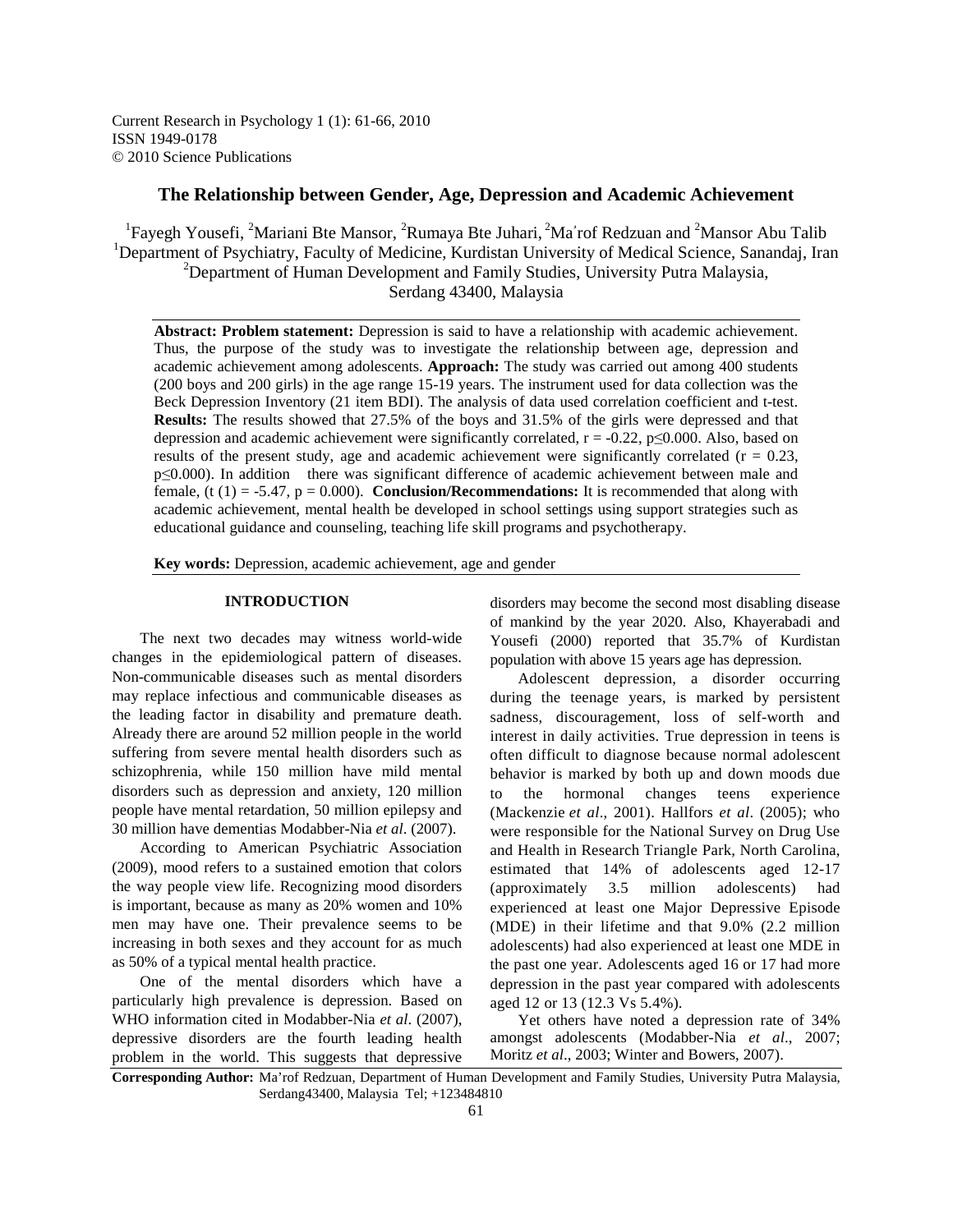Modabber-Nia *et al*. (2007), in their study on depression in Iran, indicated that 34% of high school students suffered from depression. According to their findings, 25% of male and 39% of female students had depressive symptoms. Hosseini and Mousavi (2004) found that 44.3% of students in Iran had depression. By comparison, Hosseini and Mousavi (2004) showed 10.5% of respondents had mental disorders, especially depression, Masood Zadeh ( 2002) showed 39.1% of high school students had depression and Khayerabadi and Yousefi (2000) found 35.7% of Kurdistan people had mental problems. In addition, Sharifi (2001) showed 46% of high school students had depression in a study done in Sanandaj City, Iran. While, Tavakeli (2000) found 17% of high school students had severe depression, 30% had moderate depression and 35% of those respondents had mild depression in Kurdistan.

 So, Sharifi (2001) indicated that 17, 44 and 17% of high school students in Sanandaj were severe, moderate and mild depression respectively. As mentioned above, depression affects academic achievement. According to Chen and LI (2000), adolescents with depression are vulnerable to educational underachievement. Also, using information based on a resource allocation model of the effect of a depressed mood on cognition, students with symptoms of depression are predisposed to focus their attention on interfering, irrelevant thoughts, leaving little sustained attention available for cognitive tasks which then leads to academic failure. For example, Frojd *et al*. (2008) reported that depression impair cognitive functioning and blocks cognitive sources and many of the academic performance and also homework depend on the ability to sustain attention and concentration. Thus depression, which is known to disrupt concentration and attention in school, is likely to undermine academic performance. Research indicates, then, that a depressed mood is negatively related to academic achievement.

 The educational system tem is vital for every country in the world and Iran is no exception; a strong and effective education system can help boost the development of the country. Many researchers have witnessed tremendous academic failures among the students in Iran and some have tried to find the reasons behind the alarming rate of failures. Searching to identify the variables related to the causes of this problem. The major purpose of this current study was to investigate the relationship between depression and academic achievements in adolescents. This research was different from other studies conducted before, as it

linked academic achievement, depression and adolescents.

 Fergusson and Horwood (1997) in their study with 1000 respondents between 8-18 years old in New Zealand reported that there were differences of school achievement between male and female, mean that, males having lower scores than females in all standardized tests. Linver *et al*. (2002) in their study with 1821 respondents among adolescents from USA, found that girls have slightly higher grades than boys. Furthermore, Anne-Rampacher and Peterson (1999) showed that age has impact on academic achievement among students.

## **MATERIALS AND METHODS**

**Participants:** The sample of the current study was 400 adolescent students (200 boys and 200 girls in the range of 15-19 years). The population in the current study was comprised of two numbers of subgroups, particularly gender and age, given the possibility that they may have differed in the traits being studied, so, as it is often recommended to utilize stratified random sampling (Gravette and Forzano, 2006), this was the method used.

 The procedure for choosing the total number involved three stages:

- Nine public high schools and pre-university schools were selected from among a number of high schools and pre-university schools having adolescence students in Sanandaj by simple random sampling
- The total number of students according to their age and gender was determined and then by ratio formula (in arithmetic, proportion is the equality of ratios; ratio is the division of one number by another) in each of the high schools and preuniversity schools the number of samples was selected. Then, the actual respondents were selected by simple random sampling
- The two subgroups (age groups and gender) were combined into the overall samples

**Measure:** Depression was measured using the responses to the beck depression inventory. The respondents of the study were asked to answer each of the questions expressing their current feeling.

 It needs to be mentioned that the internal consistency for the BDI ranges from 0.73-0.92 with a mean of 0.86 (Beck *et al*., 1988). Similar reliabilities have been found for the 13 item short form (Groth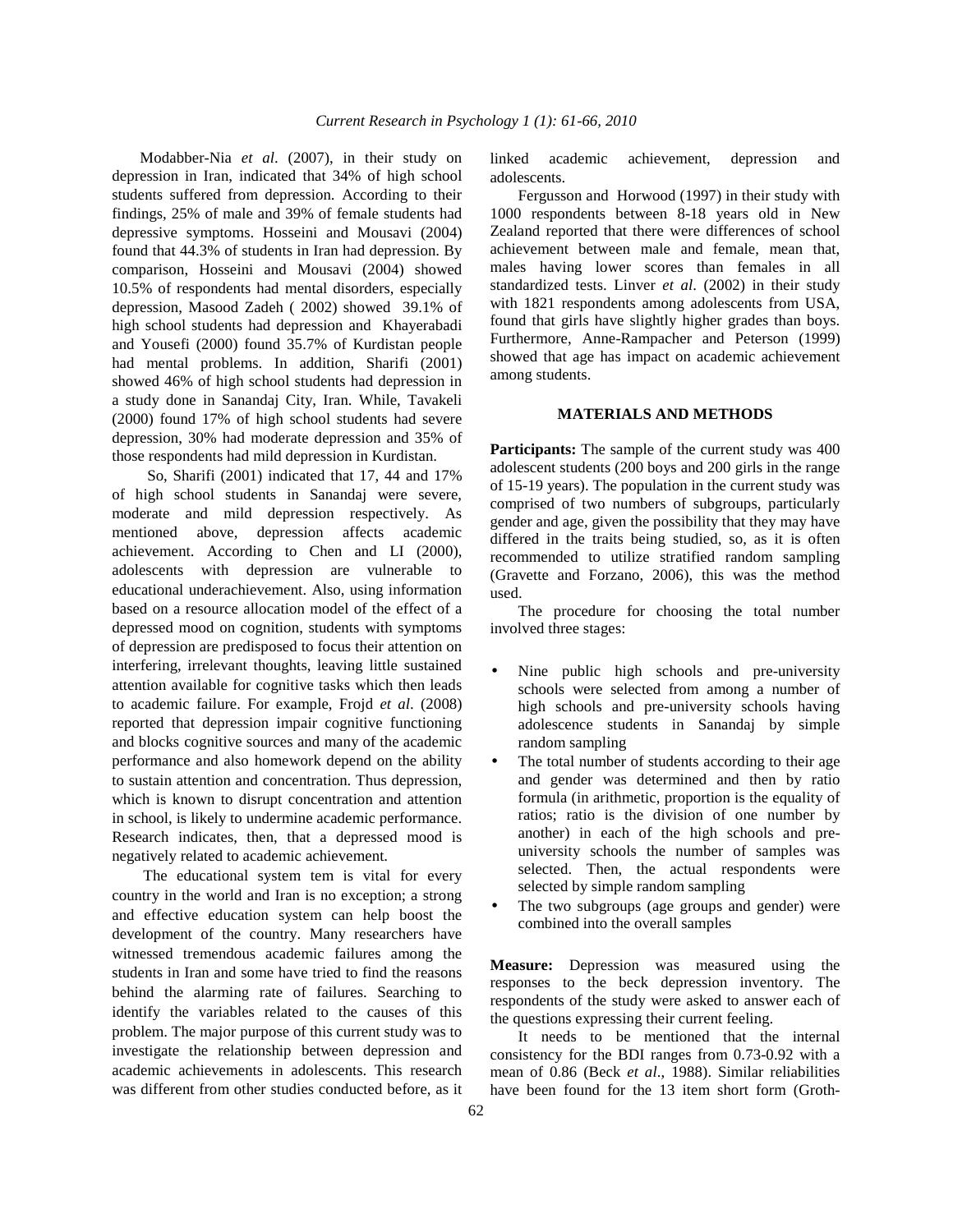Marnat, 2003). The BDI demonstrates high internal consistency with an alpha co-efficient of 0.86 and 0.81 for psychiatric and non-psychiatric populations respectively (Beck *et al*., 1988).

 The BDI was adapted for Iranian culture. According to Modabber-Nia *et al*. (2007) and Beck *et al*. (1988) standardized questionnaire scores are defined as follows:

- Symptom-free or normal  $(0-15)$
- Mild depression (16-30)
- Moderate depression (31-46)
- Severe depression (47-63)

 Based on the rules of the Ministry of Education in Iran, the range of academic achievement (GPA) is from 0-20 and includes 4 parts. From 0-9 is considered fail that is if an Iranian student gets this range of score in any of the courses, she/he fails. A score of 10-14.99 is considered weak while score of 15-16.99 is considered moderate and a score of 17-20 is considered excellent. Students were also asked about their last year cumulative academic achievement (0.00-20.00).

 A descriptive statistical analysis (frequency, percentage, means and standard deviations) was done to characterize the depression, academic achievement and gender. A Pearson correlation was calculated to evaluate the level of significance of the relationship between the depression score and academic achievement and also the Pearson correlation was used to determine the significance of the relationship between age and academic Achievement. In addition, a T-test was done to test the relationship between gender and academic achievement which means that academic achievement was used as an interval variable not a

Table 1: Academic achievement by target variables among respondents Academic achievement levels

category and also t-test was conducted to test gender with depression.

#### **RESULTS**

 Table 1 show that the number of the respondents in the current study includes 200 (50%) males and 200 (50%) females. The age range of the respondents is 15- 19 years and the sample is divided into three age categories: 43.5% aged 15-16, 38.5% aged 17-18 and the last group, 17% aged 19 years. Of the respondents 3% reported their academic achievement being less than 9.99, while 43.8, 26.2 and 27% of them reported their academic achievement to be 10-14.99, 15-16.99 and more than 17 respectively.

 In addition, results of the study showed that 70.5% of the respondents were symptom-free or normal, while 22.3% were mildly depressed, 3% were moderately depressed and 2.8% had severe depression.

 Table 2 displays the significant relationship between depression, age and the respondents' academic achievement. The Pearson correlation formula was used to analyze academic achievement as the dependent variable and depression as the independent variable. The results are summarized in Table 2. Depression and academic achievement were found to be significantly correlated ( $r = 0.23$ ,  $p \le 0.000$ ), therefore there was a significant relationship between depression and academic achievement.

 In addition, the data showed that age and academic achievement were significantly correlated  $(r = 0.23,$ p≤0.000), therefore there was a significant relationship between age and academic achievement among the respondents.

| Academic achievement levels |                |                                             |          |                                                |          |                                               |       |                                        |       |  |  |
|-----------------------------|----------------|---------------------------------------------|----------|------------------------------------------------|----------|-----------------------------------------------|-------|----------------------------------------|-------|--|--|
| Depression levels           | <9.99          |                                             | 10-14.99 |                                                | 15-16.99 |                                               | >17.0 |                                        |       |  |  |
|                             | n              | -----------------------------<br>Percentage | n        | --------------------------------<br>Percentage | n        | -------------------------------<br>Percentage | n     | ------------------------<br>Percentage | Total |  |  |
| Normal $(0-15)$             | $\overline{7}$ | 2.5                                         | 110      | 39.0                                           | 76       | 27.0                                          | 89    | 31.6                                   | 282   |  |  |
| Mild (16-30)                | 4              | 4.2                                         | 49       | 51.6                                           | 26       | 27.4                                          | 16    | 16.8                                   | 95    |  |  |
| Moderate $(31-46)$          |                | 8.3                                         | 7        | 58.3                                           | 21       | 16.7                                          | 2     | 16.7                                   | 12    |  |  |
| Severe (47-63)              | $\mathbf{0}$   | 0.0                                         | 9        | 81.8                                           |          | 9.1                                           |       | 9.1                                    | 11    |  |  |
| Age group                   |                |                                             |          |                                                |          |                                               |       |                                        |       |  |  |
| $15-16$                     | $\mathbf{0}$   | 0.0                                         | 46       | 26.4                                           | 48       | 27.6                                          | 80    | 46.0                                   | 174   |  |  |
| $17 - 18$                   | 3              | 1.9                                         | 80       | 51.6                                           | 47       | 30.3                                          | 25    | 16.1                                   | 155   |  |  |
| 19                          | 9              | 12.7                                        | 49       | 69.0                                           | 10       | 4.1                                           | 3     | 4.2                                    | 71    |  |  |
| Gender                      |                |                                             |          |                                                |          |                                               |       |                                        |       |  |  |
| Male                        | 10             | 5.0                                         | 102      | 51.0                                           | 47       | 23.5                                          | 41    | 20.5                                   | 200   |  |  |
| Female                      | $\overline{2}$ | 1.0                                         | 73       | 36.5                                           | 58       | 29.0                                          | 67    | 3.5                                    | 200   |  |  |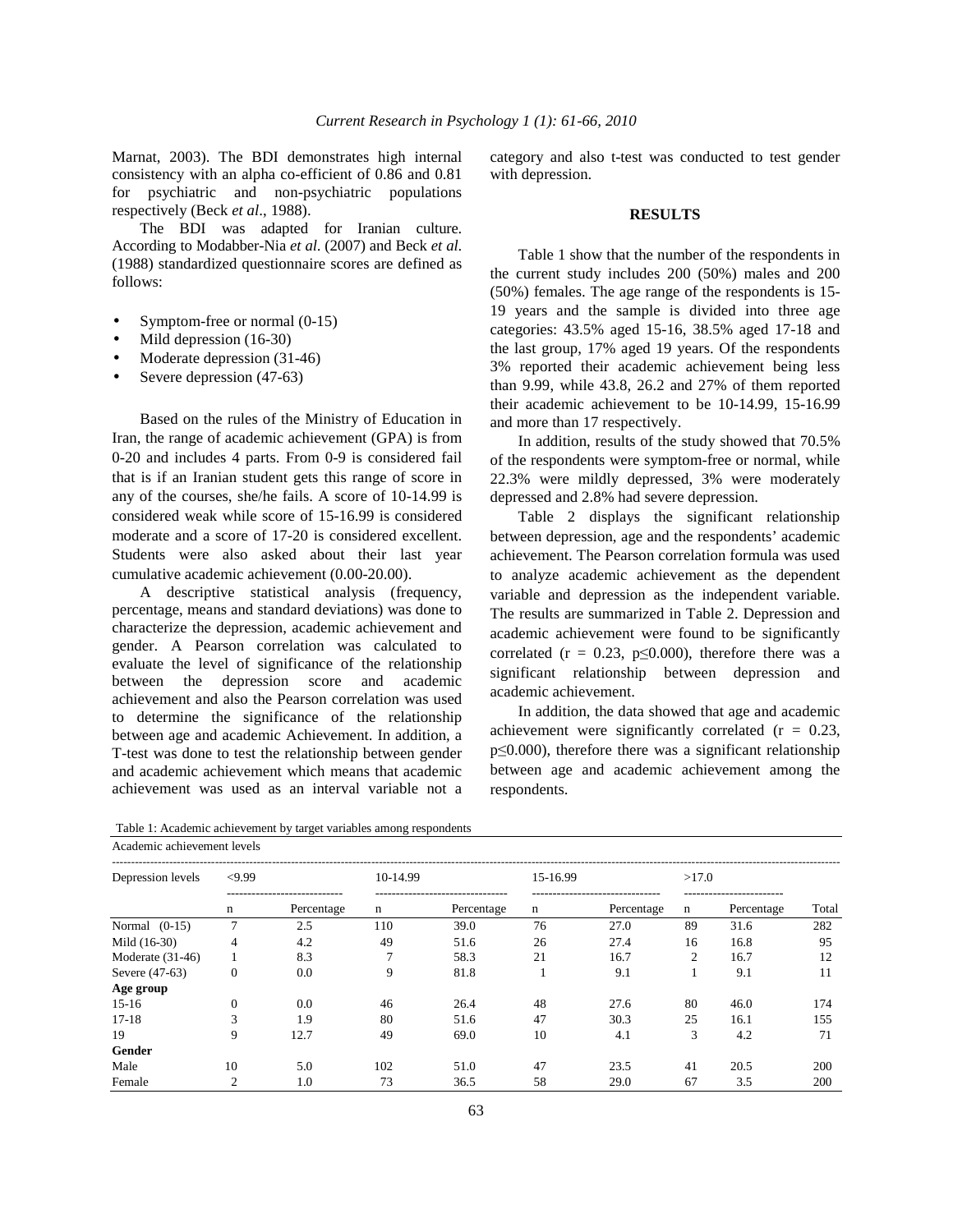|                     | achievement ( $n = 400$ ) |       |  |  |  |
|---------------------|---------------------------|-------|--|--|--|
|                     | Academic achievement      |       |  |  |  |
|                     |                           |       |  |  |  |
| Variables           |                           |       |  |  |  |
| Depression          | $-0.22**$                 | 0.000 |  |  |  |
| Age                 | $0.23**$                  | 0.000 |  |  |  |
| Note: $p \leq 0.01$ |                           |       |  |  |  |

Table 2: Pearson Correlation between depression and academic achievement ( $n = 400$ )

|                    | Mean  | SD   |         |       |
|--------------------|-------|------|---------|-------|
| Gender             |       |      | $-5.47$ | 0.000 |
| Male               | 14.45 | 2.46 |         |       |
| Female             | 15.74 | 2.21 |         |       |
| Note: $p \le 0.01$ |       |      |         |       |

 In order to display the significant difference between the factor of gender and the respondents' academic achievement, a t-test was run. Females  $(M = 15.74, SD = 2.46)$  reported significantly higher academic achievement than males  $(M = 15.74,$ SD = 2.21), (t (1) = -5.47,  $p = 0.000$ ) (Table 3). There was a remarkable difference at the 0.05 level of significance, determining that there is a statistically significant difference between the mean of the two groups and their academic achievement. Evidently, there was significant difference of academic achievement gender respondents.

# **DISCUSSION**

 Forty three point eight and 3% of respondents in the current study were weak and fail respectively in 2008, Data from the current study differed from the findings of Daskzan (2004); Mozaffari (2001) and Nosrati Shoar (2003). The discrepancy may be related to such matters as different sample size and motivation of students to study.

 The results from the present study showed depression affected academic achievement ( $r = 0.23$ , p≤0.000). These findings confirm other findings reported in the literature that shows adolescents with depression being vulnerable to educational underachievement. Also, based on a resource allocation model of the effect of depressed mood on cognition, it has been found that students with symptoms of depression are predisposed to focusing their attention on interfering, irrelevant thoughts, leaving little sustained attention available for cognitive tasks, which then leads to academic failure. As many of the school activities and homework depend on the ability to sustain attention and concentration, depression, which disrupts concentration and attention in school, is likely to undermine academic performance. Also, research has indicated that depressed mood is negatively related to academic achievement (Chen *et al*., 2000).

 Depression is one of the mental disorders which cause many problems for society, especially depression in high school students. The current study showed that around 30% of respondents were depressed. This result, however, is different from the results of other research, for instance that of Hallfors *et al*. (2005) and the 2004 National Survey on Drug Use and Health, in which it was estimated that 14% of adolescents aged 12-17 had experienced at least MDE in their lifetime and an estimated 9.0% of them had experienced at least one MDE in the past year. Adolescents aged 16 or 17 were more than twice as likely to report earlier MDE compared to those aged 12 or 13 (12.3 Vs 5.4%).The results of the current study, also, differ from those of Modabber-Nia *et al*. (2006); Hosseini and Mousavi (2004); Masood Zadeh (2002), who indicated that 34, 44.3 and 39.1% of high schools' students in Iran had depression, respectively. The discrepancy may be related to using different tools for measurement of depression, different sample sizes, the motivation of respondents to responding and the subjects' lifestyle.

 It is important to note that the rate of depression among high school students in the current study and in the other Iranian studies (Modabber-Nia *et al*., 2007; Hossaini and Mousavi, 2004; Masood Zadeh, 2002) also, was greater than the rates evident in other countries where research on this topic has been carried out, this difference may be related to cultural differences relating to psychosocial stress and the different understanding and use of concepts such as self evaluation, social self-confidence and adaptive behavioral styles (Modabber-Nia *et al*., 2007). It also, may be related to the type of thoughts the adolescent respondents had regarding the self and the world. For example, based on the Beck *et al*. (1988) depression theory, a negative view about oneself, the future and the world leads to low self esteem, hopelessness and depression.

 The results from the present study indicated that age and academic achievement were significantly correlated ( $r = 0.23$ ,  $p \le 0.000$ ) and this finding is in agreement with the Anne-Rampacher and Peterson (1999), who reported that there is a significant difference between age subgroups and academic achievement.

 There are, no doubt, many reasons for age having an impact on academic achievement. One of the important reasons, based on the research reported in the literature, is maturation; mature-age students have a better school performance than adolescents' school performance (McManus and Richards, 1986; Anne-Rampacher and Peterson, 1999).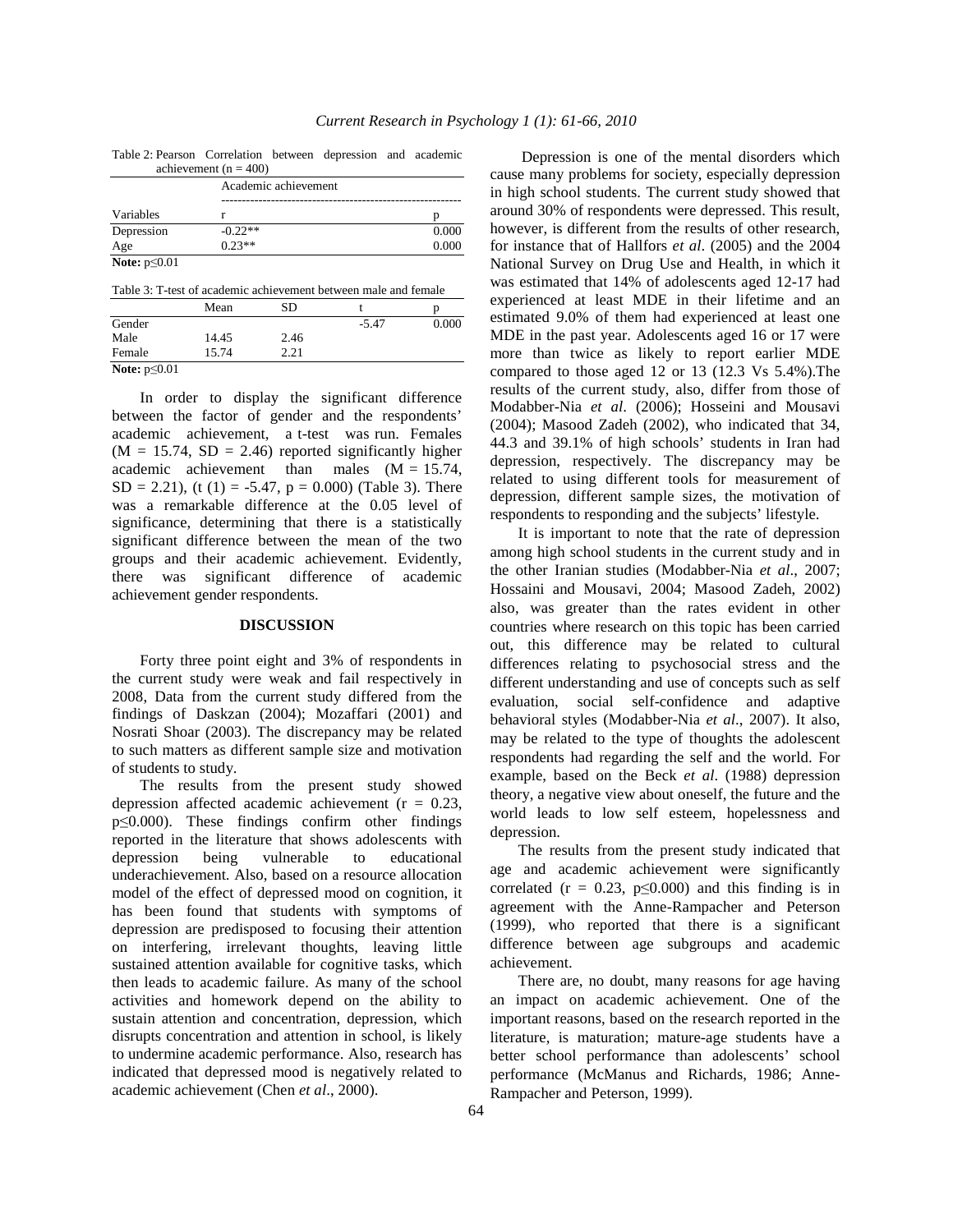Data from the current study showed that there is a significant deference between gender and academic achievement. This finding confirm with Fergusson and Horwood (1997) and Linver *et al*. (2002). They indicated gender impact on academic achievement among respondents.

# **CONCLUSION**

 Depression was found to have an impact on academic achievement among adolescents. It decreased academic achievement. It could also decrease motivation in ability attention, concentration and leads to academic failure. These data have provided evidence of a relationship between depression and academic achievement among high school adolescents in response; it is proposed that selective preventive activities be introduced at high schools for students with academic problems. Mental health can be developed in school settings with the aid of support strategies such as counseling, teach life skill programs and psychotherapy.

## **ACKNOWLEDGEMENT**

 We would like to thank the Organization of Education of Kurdistan province, Iran for giving us the official letter that allowed us to do the data collection among high school students in Sanandaj and, also, thanks to the high school students for participating in this study.

#### **REFERENCES**

- Anne-Rampacher, K. and C. Peterson, 1999. Effects of gender and age on students' performance in adjective technique classes. Eur. J. Chiropract. Educ., 13: 114-130.
- American Psychiatric Association, 2009. Diagnostic and Statistical Manual of Mental Disorders (DSM-IV). 6th Edn., American Psychiatric Association, New York, ISBN: 10: 1433805618, pp: 272.
- Beck, A.T., R.A. Steer and M.G. Garbin, 1988. Psychometric properties of the Beck depression inventory: Twenty-five years of evaluation. Clin. Psychol. Rev., 8: 77-100.
- Chen, X. and B.S. Li, 2000. Depression mood in Chinese children: Development significance for social and school adjustment. Int. J. Behav. Dev., 24:472-479.
- Daskzan, J., 2004. Prevalence of test-anxiety and its' related to academic problems. Research Center of Organization Education in Kurdistan Province.
- Fergusson, D.M. and L.J. Horwood, 1997. Gender differences in educational achievement in a New Zealand birth cohort, Zealand birth cohort. N. Z. J. Educ. Stud., 32: 83-96.
- Frojd, S.A., E.S. Nissinen, M.U.I. Pelkonen, M.J. Marttuenb and A.M. Koivisto *et al*., 2008. Depression and school performance in middle adolescent boys and girls. J. Adolescence, 31: 485-498. DOI: 10.1016/j.adolescence.2007.08.006
- Groth-Marnat, G., 2003. The handbook of psychological assessment. 1st Edn., John Wiley and Sons, New York, ISBN: 10: 0471419796, pp: 862.
- Gravette, F.J. and L.B. Forzano, 2006. Research Methods for the Behavioral Science. 1st Edn., Wadsworth Pub. Co., Australia, ISBN: 10: 053454911X, pp: 478.
- Hallfors, D.D., M.W. Waller, D. Bauer, C.A. Ford and C.T. Halpern, 2005. Adolescence, sex and drugs or depression. Am. J. Prev. Med., 29: 163-170.
- Hosseini, S.H. and S.E. Mousavi, 2004. Mental-Health Status of Newly-Admitted Students of the Mazandaran University of Medical Sciences in the 1999-2000 Academic Year, Nov. 2004, Published Online, pp: 6-7.
- Khayerabadi, G. and F. Yousefi, 2000. Mental health among high school students in Kurdistan province scientific and research. J. Kurdistan Med. Sci. Univ., 5: 12-20.
- Linver, M.R. P.E. Davis-Kean and G.S. Eccles, 2002. Influences of Gender on Academic Achievement. Proceeding of the Biennial Meetings of the Society for Research on Adolescence, (BMSRS' 02), New Orleans, LA., pp: 1-14.
- Masood Zadeh, M., 2002. Mental health among high school students in Sarri city-Iran. Sci. J. Mazendarran Med. Sci. Uni., 14: 45-55.
- Mackenzie, D.L., A.R. Gover, G.S. Armstrong and O. Mitchell, 2001. A national study comparing the environments of boot camps with traditional facilities for juvenile offenders. National Institute of Justice.

http://www.ncjrs.gov/pdffiles1/nij/187680.pdf

- Modabber-Nia, J.M., H.S. Tehrani, S.R. Moosavi, N.J. Asli and M. Fallahi, 2007. The prevalence of depression among high School and pre-university adolescents in Rasht, Iran. Arch. Iran. Med., 10: 141-146.
- Moritz, S., M. Kloss, H. Jahn, M. Schick and I. Hand, 2003. Impact of co-morbid depressive symptoms on non-verbal memory and visuospatial performance in obsessive-compulsive disorder. J. Cognit. Neuropsychiatry, 8: 261-272. DOI: 10.1080/135468000344000020